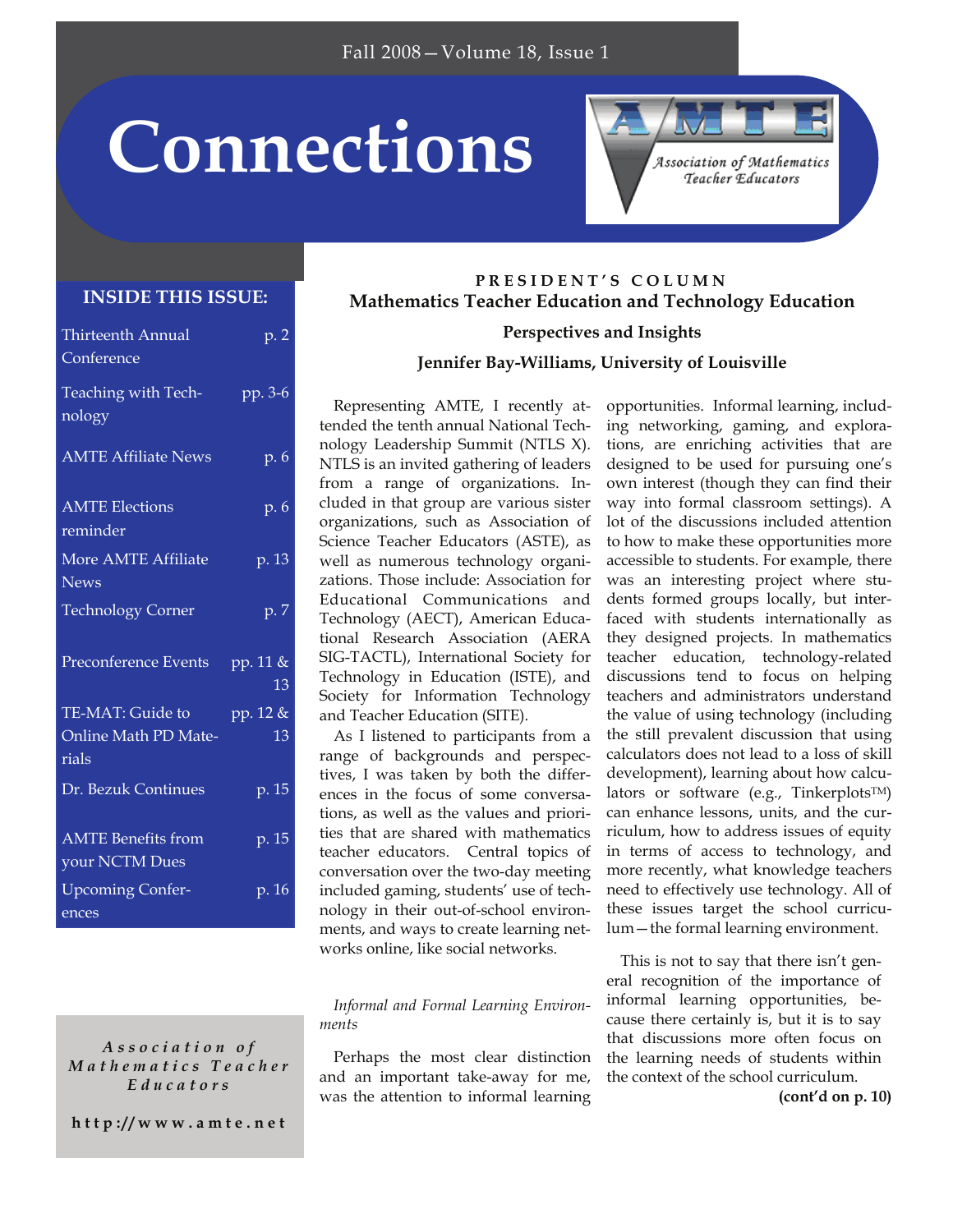#### **AMTE Board of Directors http://www.amte.net**

**President Jennifer Bay-Williams**  Department of Teaching & Learning University of Louisville j.baywilliams@louisville.edu

#### **President Elect**

**Barbara Reys**  University of Missouri reysb@missouri.edu

#### **Secretary**

**M. Lynn Breyfogle**  Mathematics Department Bucknell University lynn.breyfogle@bucknell.edu

#### **Treasurer**

**W. Gary Martin**  Department of Curriculum & Teaching Auburn University martiwg@auburn.edu

#### **Board Members-at-Large Fran Arbaugh**

Department of Learning, Teaching & Curriculum University of Missouri-Columbia arbaughe@missouri.edu **Tom Bassarear**  School of Education Keene State College tbassare@keene.edu **Gladis Kersaint**  University of South Florida kersaint@coedu.usf.edu

#### **Executive Director**

**Nadine Bezuk**  San Diego State University 6475 Alvarado Road, Suite 206 San Diego, CA 92120 nbezuk@mail.sdsu.edu

#### **NCTM Representative**

**Michaele Chappell**  Department of Mathematical **Sciences** Middle Tennessee State University chappell@mtsu.edu

**Conference Director Susan Gay**  Department of Curriculum & Teaching University of Kansas sgay@ku.edu

#### **Thirteenth Annual AMTE Conference Orlando, Florida February 5 – 7, 2009**

The Thirteenth Annual Conference of the Association of Mathematics Teacher Educators (AMTE) will be held in Orlando, Florida, from Thursday, February 5, through Saturday, February 7, 2009. **A full slate of conference sessions will begin on Thursday at 1:00 p.m.** 

#### Hotel Information

The conference will be held at the Orlando Airport Marriott Hotel. We have a limited block of reduced-price rooms available at \$159/night (single or double occupancy). We encourage you to reserve your room soon either online (find the link on the AMTE website) or by calling the toll-free number below. Be sure to mention the "AMTE Conference" when you call.

Make your reservation by **Friday, December 5, 2008** to get our special conference room rates. Filling the rooms at the conference hotel helps by reducing some of the conference expenses paid by AMTE, so help support AMTE by staying at the conference hotel. Please be aware that the conference block may be sold out by this date. It is best to reserve early. Once the room block is full, the hotel will accept reservations at the hotel's prevailing rate and only on a space-available basis.

> Orlando Airport Marriott Hotel 7499 Augusta National Drive Orlando, FL 32822 USA Phone: 407-851-9000

#### **New Doctoral Program at the University of Florida**

The Department of Special Education and the School of Teaching and Learning at the University of Florida (UF) announce Project COMPUTE, a federal grant supporting the preparation of leadership personnel in special education. This project provides tuition remission, travel funds, and a generous stipend each year for four consecutive years to five, full-time doctoral students in Special Education who have interests in mathematics teacher education and research designed to improve the mathematics underachievement of students with disabilities. Project COMPUTE students will also be eligible to apply for fellowships and graduate assistantships within the College of Education. For further information, please contact Dr. Cynthia C. Griffin, Department of Special Education, ccgriffin@coe.ufl.edu (352.392.0701, Ext: 253).

Connections is published three times a year: fall, spring, and summer. The Editorial Board will consider a wide variety of types of submissions. Regular features include essays addressing each issue's Theory and Practice q for quality of work. Please direct all comments, questions, or submissions to the editor at lknott@wsu.edu, or 509.335.4122.

*Connections* Editor

Washington State University lknott@wsu.edu

*Connections* Editorial Board Teresa Gonske Northwestern College tlgonske@nwc.edu Kathleen Lynch-Davis Appalachian State University lynchrk@appstate.edu Troy P. Regis The Math Forum @ Drexel Univ. regis@mathforum.org

James Madison University caveylo@jmu.edu Tracie Salinas Appalachian State University salinastm@appstate.edu Lynn Stallings Kennesaw State University lstalling@kennesaw.edu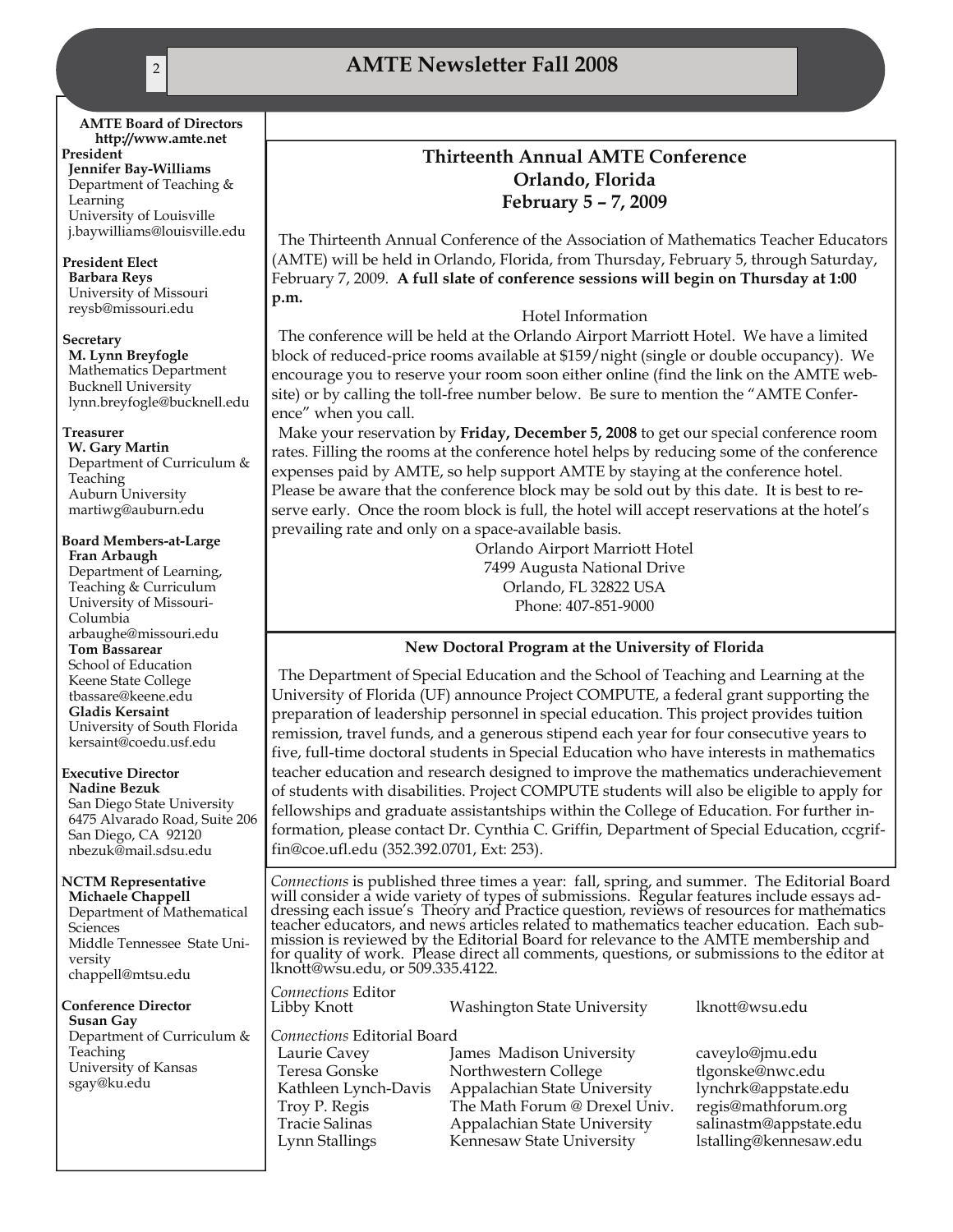#### **Margaret (Maggie) Niess Oregon State University**

Advanced digital technologies have changed the nature of today's culture as well as how mathematicians think about and do mathematics. Has this change shifted how students today are learning mathematics? Are they using today's technologies in learning mathematical ideas? Unfortunately, too often the answer to both questions is "No!" Mathematics classrooms continue to lag behind even what students do with technology outside the classroom.

Yet, the challenge for integrating technology as a tool for learning mathematics has been made multiple times throughout the past decade. In 2000, the National Council of Teachers of Mathematics (NCTM) proposed a sound *Technology Principle*, indicating that "The existence, versatility, and power of technology make it possible and necessary to reexamine what mathematics students should learn as well as how they can best learn it" (NCTM, 2000, p. 25). The Association of Mathematics Teacher Educators (AMTE) Technology Position statement (2006) underscored the importance of the preparation of teachers for meeting the challenges presented by NCTM's *Technology Principle*, adding that "Mathematics teacher preparation programs must ensure that all mathematics teachers and teacher candidates have opportunities to acquire the knowledge and experiences needed to incorporate technology in the context of teaching and learning mathematics." How should teacher preparation programs be changed? Just what experiences will lead to the knowledge desired? These questions also need attention.

Numerous researchers have converged on a description of teachers' knowledge for teaching with newer technologies as the integration of technology, content, and pedagogy in much the same way that Shulman (1986) described pedagogical content knowledge (PCK) as the knowledge teachers need for teaching. Basically, they defined technological pedagogical content

knowledge (TPCK) as that body of knowledge that teachers needed for teaching with and about technology in their assigned subject areas and grade levels. TPCK was described as the interconnection and intersection of content, pedagogy (teaching and student learning), and technology (Margerum-Leys & Marx, 2002; Mishra & Koehler, 2006; Niess, 2005; Pierson, 2001). The idea of TPCK continued to be discussed and agreed upon to the point that the American Association of Colleges of Teacher Education supported the collaboration of multiple TPCK authors in the development of *The Handbook of Technological Pedagogical Content Knowledge for Educators* (2008).

More recently, the conversations have led to repackaging the phrase of TPCK to **T**echnology, **P**edagogy, **A**nd **C**ontent **K**nowledge, or **TPACK**. The idea has been that TPACK more clearly exemplifies the complex, synergistic interplay among the three knowledge areas as the **total package** required for truly integrating technology, pedagogy, and content knowledge in the design of curriculum and instruction that prepares students for thinking and learning with digital technologies (Niess, 2008). For mathematics then the idea is that **TPACK**  represents the knowledge and experiences teachers need for incorporating appropriate technologies within the context of teaching and learning mathematics.

The more recent challenge has now been that of clarifying the construct of TPACK into more specific guidelines. Just how is this knowledge described? Extending Grossman's (1989, 1990) four components of PCK, TPACK is revealed as the knowledge, skills and dispositions that teachers have for teaching with technology – or knowledge that includes:

•an overarching conception of what it means to teach the content with technology;

**(cont'd on p. 4)** 

**"TPACK is revealed as the knowledge, skills, and dispositions that teachers have for teaching with technology…"** 

AMTE *Connections*  Fall 2008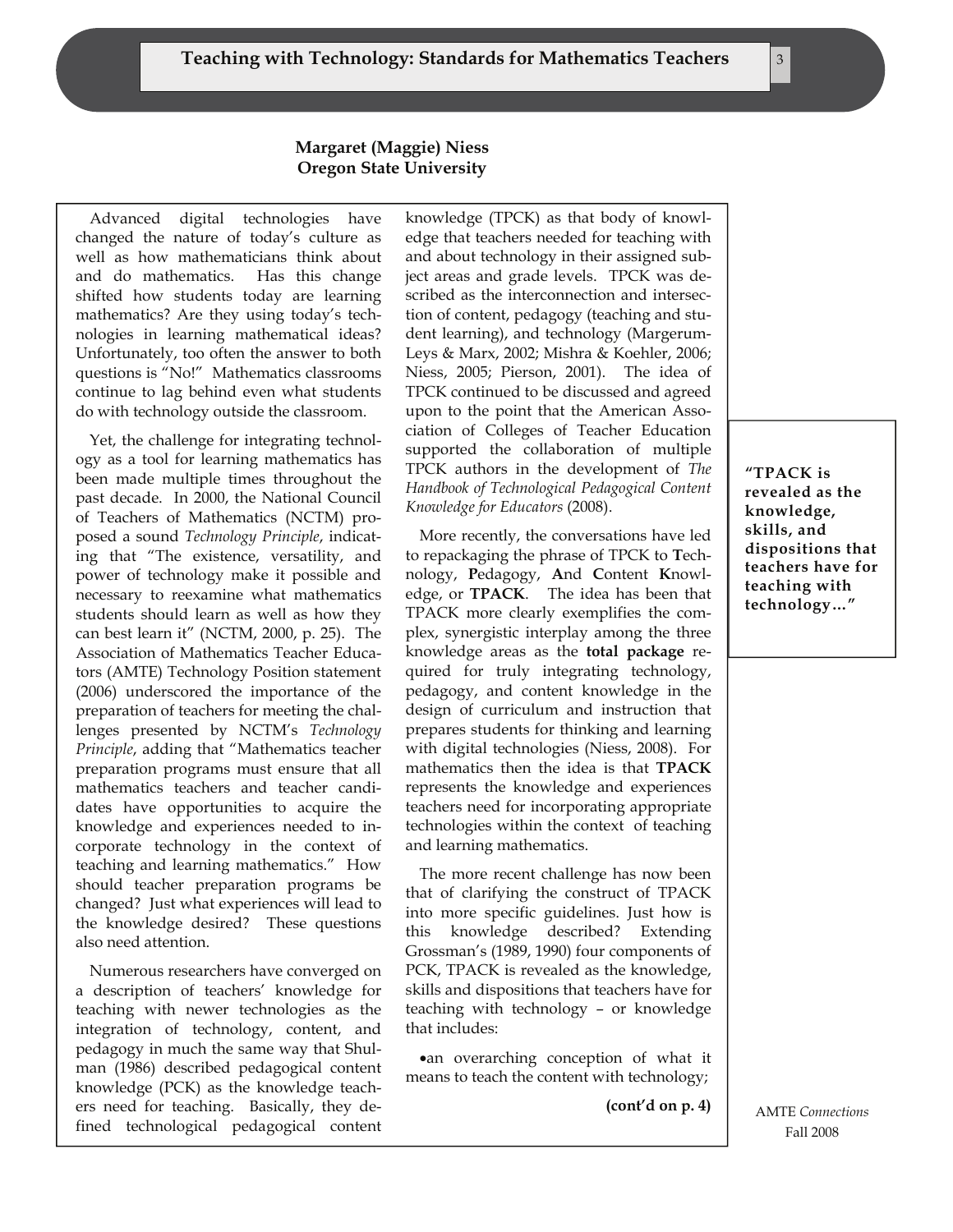- knowledge of instructional strategies and representation for teaching the content with technology;
- knowledge of students' understanding, thinking, and learning the content with technology;
- knowledge of curriculum and curriculum materials that integrate technology in their subject. (Niess, 2005)

Adding the content of mathematics to this description is easy. But the question of what those four components mean is much more challenging as mathematics teacher educators attempt to determine the type of preparation needed for preparing mathematics teachers for teaching with appropriate technologies.

#### **I. Designing and developing digital-age learning environments and experiences**

Teachers design and develop authentic learning environments and experiences incorporating appropriate digital-age tools and resources to maximize mathematical learning in context.

Teachers…

| 1.        | identify, locate and evaluate                                                                                                                                                                                                                                                                                                                                      |
|-----------|--------------------------------------------------------------------------------------------------------------------------------------------------------------------------------------------------------------------------------------------------------------------------------------------------------------------------------------------------------------------|
|           | mathematical environments, tasks, and experiences in the curriculum to integrate digital technol-<br>$\bullet$<br>ogy tools for supporting students' mathematical learning and creativity;                                                                                                                                                                         |
|           | appropriate technological resources and tools for these mathematical environments, tasks, and<br>experiences.                                                                                                                                                                                                                                                      |
| 2.        | design appropriate mathematical learning opportunities that incorporate worthwhile mathematical<br>tasks, based on current research and that apply appropriate technologies to support the diverse needs<br>of all students in learning mathematics (considering diverse learning styles, working strategies, and<br>abilities using digital tools and resources). |
| 3.        | plan strategies to facilitate equitable access to technology resources for all students in learning mathe-<br>matics.                                                                                                                                                                                                                                              |
|           | II. Teaching, learning and the mathematics curriculum                                                                                                                                                                                                                                                                                                              |
|           | Teachers implement curriculum plans that include methods and strategies for applying appropriate technologies to<br>maximize student learning and creativity in mathematics.                                                                                                                                                                                       |
| Teachers: |                                                                                                                                                                                                                                                                                                                                                                    |
| 1.        | incorporate knowledge of all students' understandings, thinking, and learning of mathematics with tech-<br>nology.                                                                                                                                                                                                                                                 |
| 2.        | facilitate technology-enhanced mathematical experiences that foster creativity and encourage all students<br>to develop higher order thinking skills while promoting discourse among students as well as among<br>teacher and students.                                                                                                                            |
| 3.        | use technology to support learner-centered strategies that address the diverse needs of all students in<br>learning mathematics.                                                                                                                                                                                                                                   |
| 4.        | advocate, model and teach safe, legal, and ethical use of digital information and technology use by all<br>students in learning mathematics.                                                                                                                                                                                                                       |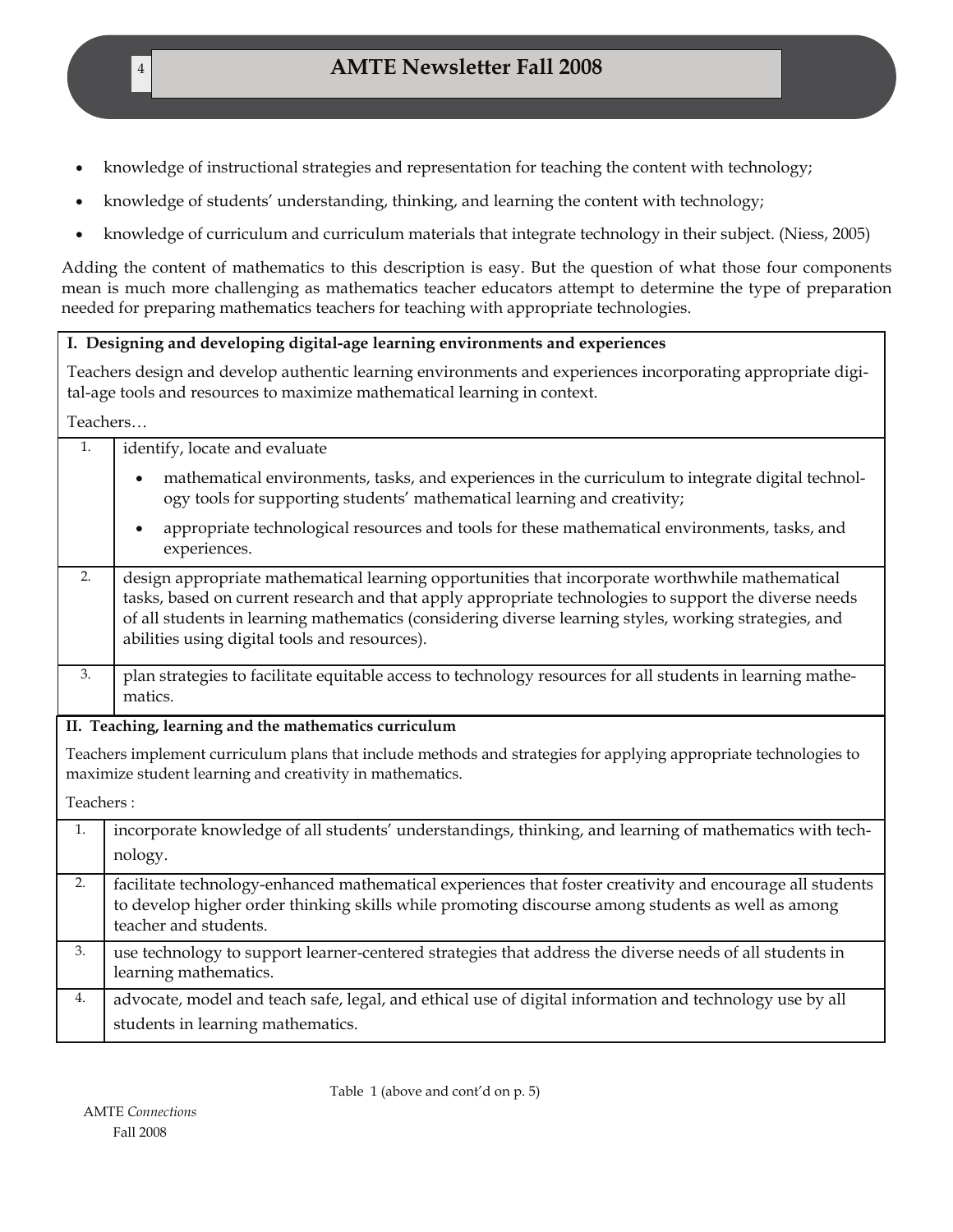|          | III. Assessment and evaluation                                                                                                                                                                                                                                                                                     |  |  |  |  |
|----------|--------------------------------------------------------------------------------------------------------------------------------------------------------------------------------------------------------------------------------------------------------------------------------------------------------------------|--|--|--|--|
|          | Teachers apply technology to facilitate a variety of effective assessment and evaluation strategies.                                                                                                                                                                                                               |  |  |  |  |
| Teachers |                                                                                                                                                                                                                                                                                                                    |  |  |  |  |
| 1.       | apply appropriate technologies to assess all students' learning of mathematics, reflect upon the assessment re-<br>sults, and communicate those results using a variety of tools and techniques.                                                                                                                   |  |  |  |  |
| 2.       | assess students' appropriate use of technology resources in learning and communicating mathematics.                                                                                                                                                                                                                |  |  |  |  |
| 3.       | use formative assessment of technology-enhanced student learning to evaluate students' mathematics learning<br>and to adjust instructional strategies.                                                                                                                                                             |  |  |  |  |
| 4.       | align the technology expectations for assessment tasks and practices with that of mathematics classroom activi-<br>ties and expectations.                                                                                                                                                                          |  |  |  |  |
|          | IV. Productivity and professional practice                                                                                                                                                                                                                                                                         |  |  |  |  |
|          | Teachers use technology to enhance their productivity and professional practice.                                                                                                                                                                                                                                   |  |  |  |  |
| Teachers |                                                                                                                                                                                                                                                                                                                    |  |  |  |  |
| 1.       | evaluate and reflect on the effective use of existing and emerging technologies to enhance all students' mathe-<br>matical learning.                                                                                                                                                                               |  |  |  |  |
| 2.       | exhibit leadership by demonstrating a research-based vision of integrating technology in teaching mathematics.                                                                                                                                                                                                     |  |  |  |  |
| 3.       | demonstrate and promote safe, legal and ethical use of technology for learning and exploring mathematics with<br>students, parents, and colleagues.                                                                                                                                                                |  |  |  |  |
| 4.       | use technology to communicate and collaborate with parents, colleagues, and the larger community in order to<br>nurture student mathematical learning.                                                                                                                                                             |  |  |  |  |
| 5.       | regularly engage in and share with other teachers ongoing professional activities that take advantage of digital<br>age communication resources, as well as face-to-face gatherings, to improve technological, pedagogical, and<br>content knowledge that promotes student creativity and learning in mathematics. |  |  |  |  |

During AMTE's 2008 annual conference, the Technology Committee held a workshop focused on what it might mean to build mathematics teachers' TPACK. This workshop launched the development of mathematics teacher standards with the goal of providing more specific guidelines for teacher preparation programs. The ideas from the workshop were refined throughout this past year through multiple conference presentations and discussions. The International Society for Information Technology in Education (ISTE) helped in the discussions through its revisions of the original National Educational Technology Standards (NETS) for Teachers (2002). The second edition (2008) of this set of standards provided language for the draft of the TPACK standards.

The table above and on the previous page provides the current draft of the standards explicating what mathematics teachers need to be able to do.

 Do these statements adequately capture the essence of teaching mathematics with appropriate technologies? Do they provide direction for making revisions in mathematics teacher preparation programs? What is missing and needs to be added? Do some statements need rephrasing?

 Ultimately, the Technology Committee plans to finalize the draft of these standards with the intent of proposing them to the AMTE Board for endorsement. We need your input on these questions about the draft standards. Please send your ideas via an email to the chair of the Technology Committee, Maggie Niess, [niessm@onid.orst.edu](mailto:niessm@onid.orst.edu).

We hope to have your input before we put these standards to a test in redesigning mathematics methods courses. That activity will happen in a preconference Technology Committee workshop at the AMTE's February 2009 annual conference: Using Technology Standards for Mathematics Teachers to Design Learning Environments and Experiences for Methods Courses.

5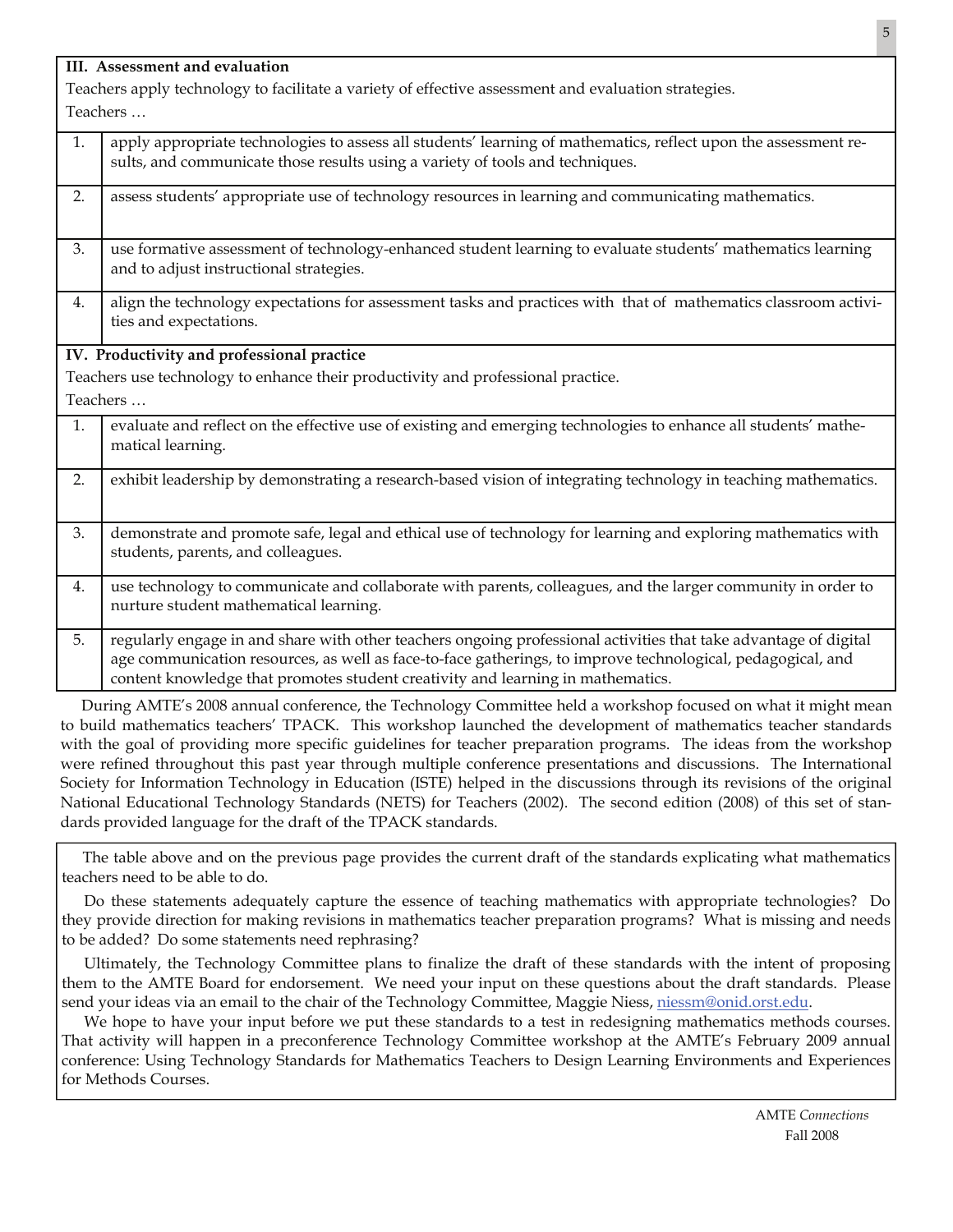#### **References**

- Association of Mathematics Teacher Educators. (2006). *Preparing teachers to use technology to enhance the learning of mathematics*. Retrieved January 15, 2008, from <http://www.amte.net>.
- Grossman, P. L. (1989). A study in contrast: Sources of pedagogical content knowledge for secondary English. *Journal of Teacher Education, 40*(5), 24-31.
- Grossman, P. L. (1990). The making of a teacher: Teacher knowledge and teacher education*. New York: Teachers College Press.*

*The Handbook of Technological Pedagogical Content Knowledge for Educators* (2008). Routledge**.**

- International Society for Information Technology in Education. (2002). *National Educational Technology Standards for Teachers*. Eugene, OR: ISTE.
- International Society for Information Technology in Education. (2008). *National Educational Technology Standards for Teachers, 2nd Edition*, <http://www.iste.org/AM/Template.cfm?Section=NETS>.
- Margerum-Leys, J. & Marx, R. W. (2002). Teacher knowledge of educational technology: A study of student teacher/ mentor teacher pairs. *Journal of Educational Computing Research, 26*(4), 427-462.
- Mishra, P. & Koehler, M. J. (2006). Technological pedagogical content knowledge: A framework for teacher knowledge. *Teachers College Record*, *108*(6), 1017-1054.
- National Council of Teachers of Mathematics. (2000). *Principles and Standards for School Mathematics*. Reston, VA: Author.
- Niess, M. L. (2005). Preparing teachers to teach science and mathematics with technology: Developing a technology pedagogical content knowledge. *Teaching and Teacher Education*, *21*(5), 509-523.

Niess, M. L. (2008). Knowledge needed for teaching with technologies – Call it TPACK. *AMTE Connections*, Spring, 9-10.

Pierson, M. E. (2001). Technology integration practices as function of pedagogical expertise. *Journal of Research on Computing in Education, 33*(4), 413-429.

Shulman, L. S. (1986). Those who understand: Knowledge growth in teaching. *Educational Researcher*, *15*, 4-14.

#### **Florida Association of Mathematics Teacher Educators (FAMTE) News**

The Florida Association of Mathematics Teacher Educators (FAMTE) held its annual mini-conference on the University of Central Florida Campus in June. The conference focus was the newly adopted Sunshine State Standards for Mathematics. Conference topics addressed how Florida's educators are responding to the new standards in terms of content, methods, professional development and mathematics teacher education.

FAMTE president-elect, Paige Allison, attended the Florida Council of Teachers of Mathematics Board Meeting and Leadership Conference in September. Updates on state assessment issues and the new Florida Sunshine State Standards were addressed as well as grants and awards. FCTM and FAMTE members will be working in regional groups to expand the remarks and examples for the Algebra body of knowledge for the state. The topic for Florida Math Day 2009 is Multicultural Mathematics.

#### **DON'T FORGET— AMTE ELECTION!!!**

**The AMTE election will be held between November 1 and December 1, 2008.** 

**Instructions will be posted on the AMTE website and were recently sent to members in an email.** 

6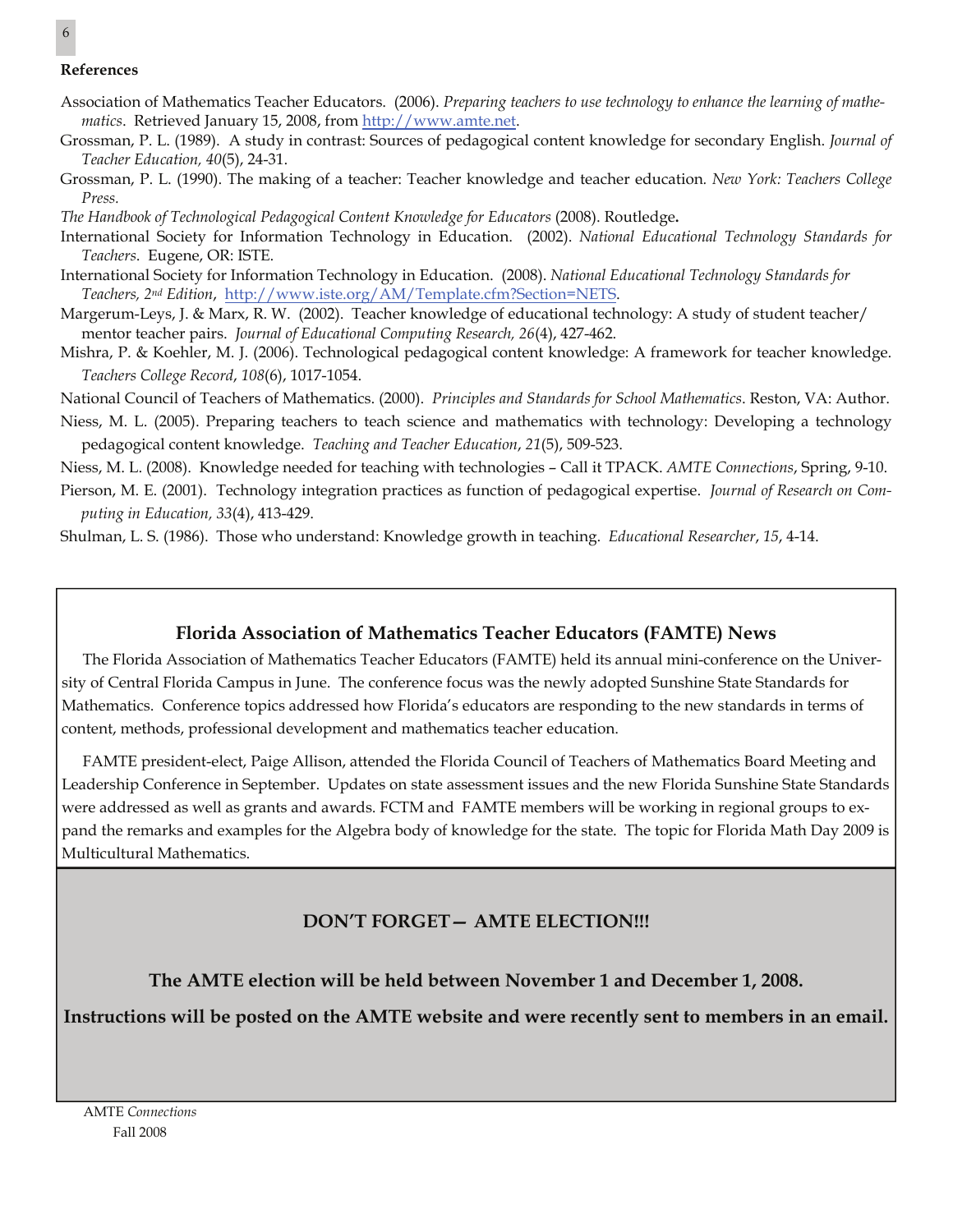#### **AMTE Technology Corner:**

**Show us how you did that problem!** 

#### **Dennis St. John Central Michigan University**

As educators, we know that we have learned more about the mathematics we teach through teaching others. We also know that when our pre-service teachers begin teaching others they often lack the insights necessary for teaching mathematical concepts, skills and procedures. When they teach, we also have the opportunity to observe them. Through this we learn how they will approach a problem, develop a concept or skill. At Central Michigan University we are teaching four new courses as part of a new model for secondary mathematics teacher preparation. In the past we left peer teaching for the methods course instructor but this is no longer the case. In these new classes students are responsible for teaching others in a variety of ways. Providing frequent opportunities for teaching and observation are an important facet of our program.

#### **Video Screen Capture, Mathematics Software and a Problem**

The first course in our new program is designed to help students make the connections among middle and high school mathematics, and among ideas from Calculus and Abstract Algebra (Lapp, 2008). The second course is focused on Geometry where students are immersed in a guided discovery method of teaching by modeling and building their own discovery lessons (Vonder Embse, 2008). The third course focuses on probability and statistics, and like the first two, is also inquiry-based and technology-enhanced. The fourth course is a capstone course with a school-based observation/teaching component. Student teaching typically follows the semester after the final course.

Students in these courses provide instruction to each other, both in and out of class. All students in the first three courses serve at least twenty hours per semester in the Mathematics Assistance Center tutoring students in material from developmental mathematics through calculus. They also provide peer instruction with presentations and design of themed bulletin boards. Their instructional opportunities are not limited to "in class" demonstrations due to new affordable technologies used simultaneously. In the third course, our students use screen-capture software to narrate solutions and approaches to a variety of mathematics problems. These low cost software options allow our students the opportunity to practice delivering presentations, review and revise and then share with each other. The software used to capture computer screens includes: Jing, IShowU, Camstudio and Captivate. Jing and Camstudio are now free; IShowU is low cost while Captivate is a software title used by professionals to create high quality podcasts. These screen/voice capture software titles are used with spreadsheets, dynamic geometry and statistics software. They are also used with other mathematics software like graphing calculator emulators. After students produce a short narrated video clip they either post them online or send them for viewing to others.

Since I teach the third course in the sequence my students are already comfortable and skilled in using geometry software and CAS technology for problem solving. I have the luxury of teaching students who have had a number of written assignments using the TI-Nspire™ CAS learning handheld in algebra and geometry.

These assignments focus students' attention on problem solving, multiple representations and communication of their understanding in a rich mathematical setting. In the third course we extend their communication of mathematical ideas to include the presentations made with screen and voice capture and math software for probability and statistics. In the next few paragraphs I outline how I introduce software in a problem-solving setting.

I begin by introducing a problem and solicit initial ideas for how to approach the problem. The problem below was chosen because of the many ways the Monte-Carlo procedure can be applied and because this problem has multiple solutions tied to the randomization procedure for producing these random chords.

*Given a circle, find the probability that a chord chosen at random is longer than the radius of that circle. Use a Monte-Carlo approach to simulate your choice of random chords. Explain your approach.* 

Students are encouraged to think-pair-share their initial thoughts about how to attack this problem. Their ideas are then shared with the whole class and typically involve two main approaches for creation of randomly generated chords: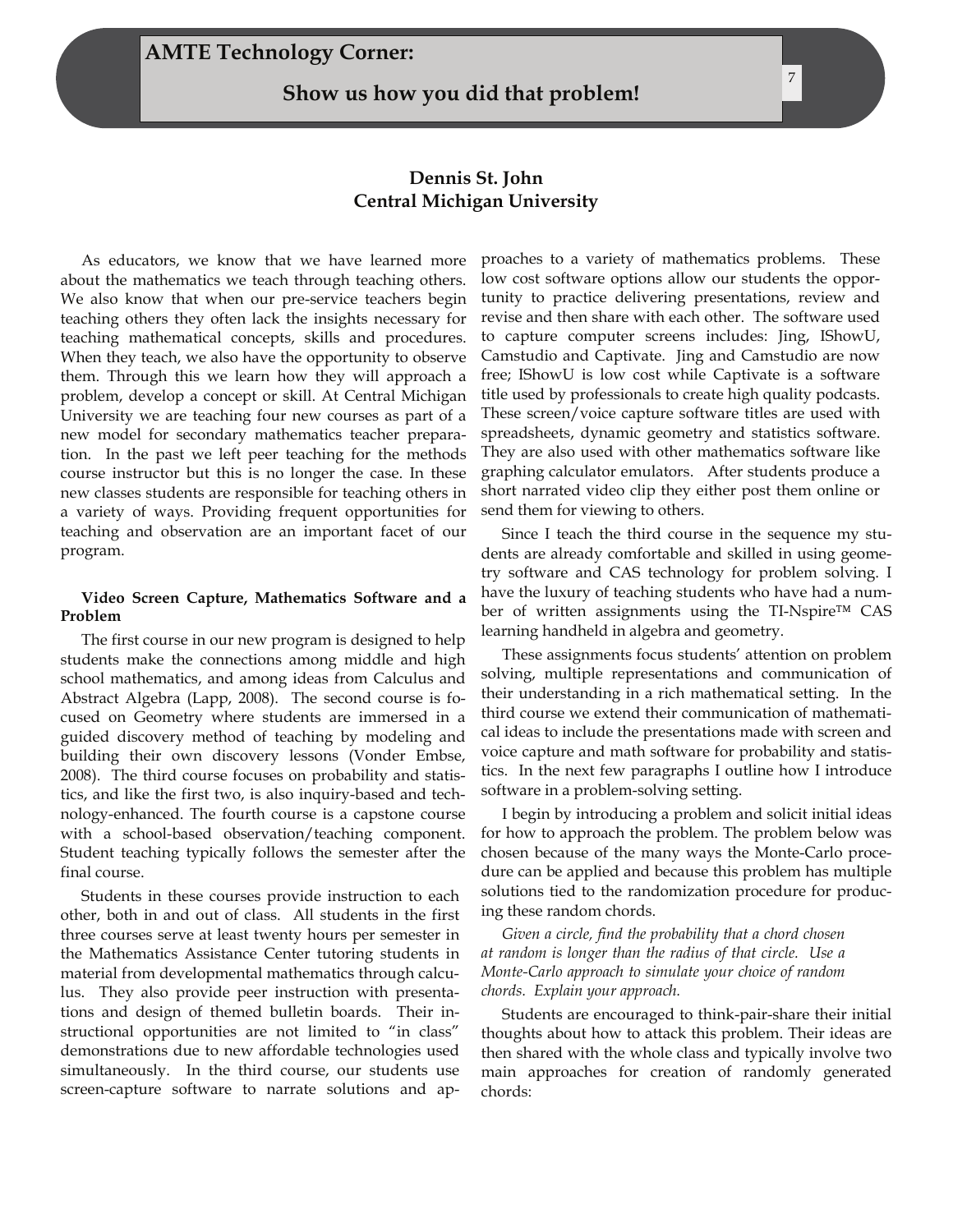#### 8 **Show us how you did that problem! (cont'd)**



 $1.1$   $1.2$ 1.3 1.4 **FRAD AUTO REAL** ſ <sup>¶</sup>angle1 angle2  $∎$ diff ≝co,  $=$ rand $(100$ =rand(100)=abs( =iffn(' 79.7332 19.1266 60.60 29/50 217.243 44.86. 262.11  $\Omega$ 36.9524 351.192314.2. 182.571 245.178 62.60. 1 36.9471 129.098 92.15.  $\overline{1}$ compare:=iffn('diff≥60,1,0



The most common method involves choosing two points on the circle and measuring the chord. A number of chords are generated and then the ratio of chords longer than the radius to the total number of chords generated is computed. The location of points can be generated by randomly selected angles stored in a spreadsheet. The lengths of these chords can be computed as well as the ratio to estimate this probability as shown in Figures 1 and 2.

A second approach -- adopted by fewer students -- involves the random selection of a point inside the circle. Selecting an angle for the ray and a distance from the center chooses this random point. Drawing a ray from the center through this randomly chosen point can be used to generate a chord, by drawing a line perpendicular to the ray through the point. This perpendicular contains the chord, and the randomly chosen point is the midpoint of this chord. Points can be chosen and chord lengths computed in the spreadsheet as seen in Figures 3 and 4 below.

After they discuss their initial approaches, the students use the TI-Nspire™ learning handheld to implement their solution. During this time, I provide individualized or small group instruction, answer questions and listen to their discussions. Before the next class, they submit their solution strategy document that includes notes describing their approach and findings, spreadsheets with data from their simulation, as well as geometric constructions and computations done with the handheld.

When they return I have them reconstruct their document on the computer using TI-Nspire™ CAS software or the emulator in the TI-Nspire™ CAS Teacher Edition with the screen capture program active. The software captures motion images of their constructions and shows their use of the various applications (Notes, Calculator, Spreadsheets & Lists, and Data & Statistics). Their first use of the screen capture software is often discarded as they review their work. We typically pause after about ten minutes to discuss what they need to do to improve their presentations. Most agree that the construction of the document is the easiest to do while the narration is the most challenging.







AMTE *Connections* 

Fall 2008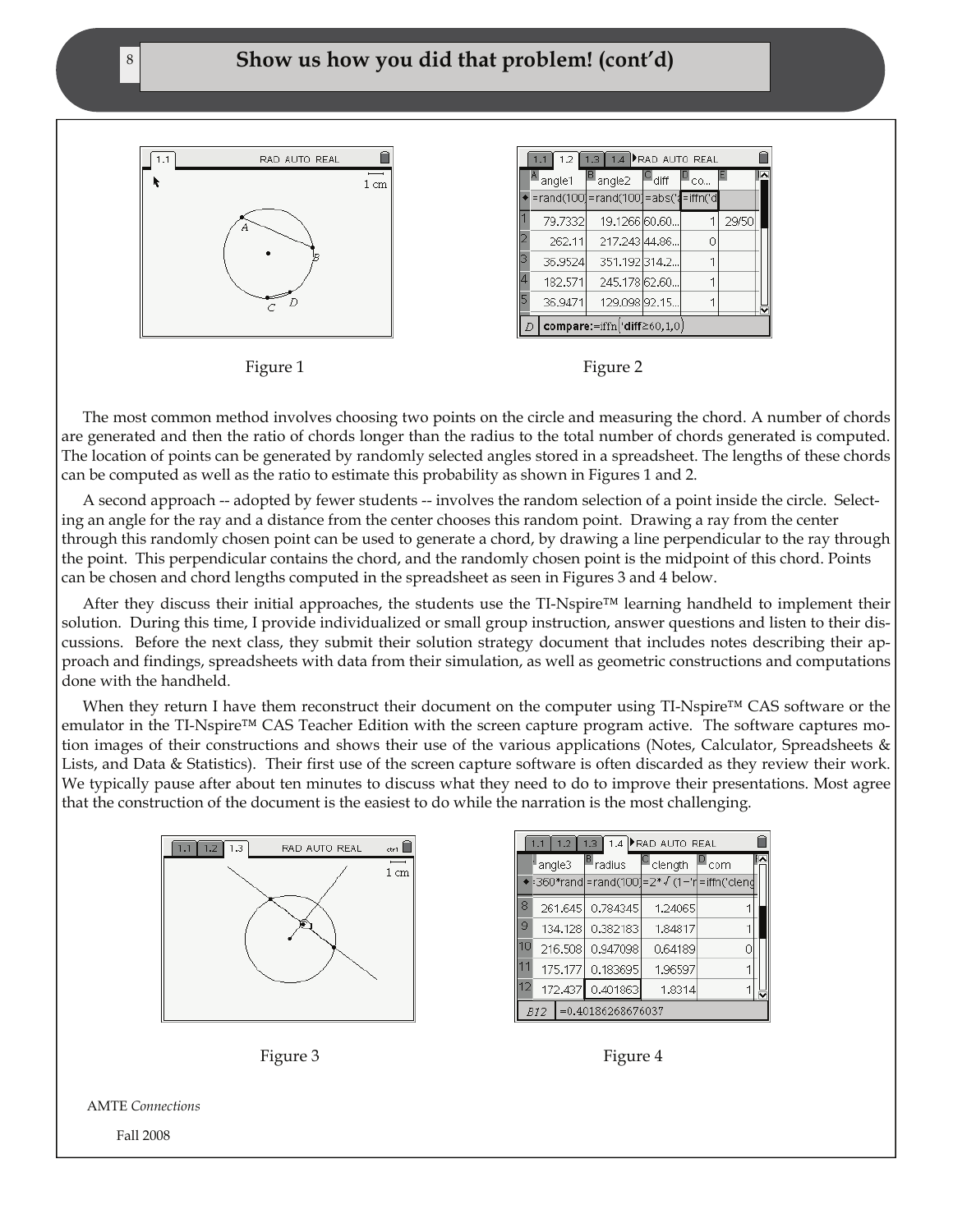Knowing how to do something and completing the task seem easy but sharing the reasons for your steps, providing an overview of an approach or method, and knowing how much to tell are difficult decisions to make on the fly. Most of the students agree that the narration must be decided before the next attempt is made to capture images and narration. Note that the narration can be added later with some video screen capture titles.

Finally, students are given the task of observing five or six of the other students' narrated solution videos. They are asked to focus on the difference in approaches, to see if there are different solutions and to pose questions for each video creator. When the class begins after their observations, the discussions have several common threads including: praise for each other's work, suggestions for improvement, and the generation of additional or hybrid solution strategies. This problem also provokes the comment: "I have never seen a problem with more than one answer." This problem was chosen because there are multiple solutions; the problem simply is not well defined. My students are always surprised that their answers may be different from some of their peers yet a variety of answers are "right". The phrase "chosen at random" has several interpretations that impact the outcome. There are several methods that can give different answers because the underlying distribution of chord lengths depends on the randomization procedure (Bogomolny, 1996).

#### **Benefits**

How do we profit from using a combination of technologies? Students get to explain their methods, sharing them both in and out of class. We can extend the class time for presentation, observation and interaction. Asking students to review a portion of solutions in video format is more likely to be accomplished than asking them to review solutions in written format. Our students get to listen to each other. They also benefit from additional teaching opportunities and see how others accomplish the same task. Finally, all of us get additional observation opportunities.

When my students are asked about the benefits of pairing these technologies, they see that they will have more options when they teach. They can capture presentations made in class for students who are absent. They can create presentations that are ready to be played if they have a substitute teacher. One student even suggested that students could observe these videos outside of class in order to revisit a problem or see how the technology was used. Another student thought this might be a way to show parents and administrators how technology can be used to enhance problem solving. Some aspiring teachers imagined that someday their future students might download math podcasts to study. A few even dreamed that their future students might produce presentation videos.

#### **Summary**

Our aspiring secondary math teachers must learn to listen to their students in order to become better teachers. We all learn from our preparation, our discourse with students and feedback from written assignments and assessments. We can also learn from each other by learning to listen. The pairing of video/voice capture with mathematics software allows us to dramatically extend those opportunities for our aspiring secondary math teachers by providing multiple approaches to problems in and out of class. Our students enjoy watching videos, why not take advantage of their preferred media*?* 

#### **References**

- Bogomolny, A. (1996). Bertrand's Paradox from Interactive Mathematics Miscellany and Puzzles. Retrieved September 18, 2008 from [http://www.cut-the-knot.org/](http://www.cut-the-knot.org/bertrand.shtml) [bertrand.shtml](http://www.cut-the-knot.org/bertrand.shtml)
- Lapp, D. (2008, March 28). Why do I have to take Abstract Algebra, I'm never going to teach group theory?. Retrieved October 7, 2008, from [http://amte.net/](http://amte.net/amte_sp03.28.08.pdf) [amte\\_sp03.28.08.pdf](http://amte.net/amte_sp03.28.08.pdf)
- Vonder Embse, C. (2008, August 19). Setting tasks appropriately. Retrieved October 7, 2008, from [http://amte.net/amte\\_su08.19.08.pdf](http://amte.net/amte_su08.19.08.pdf)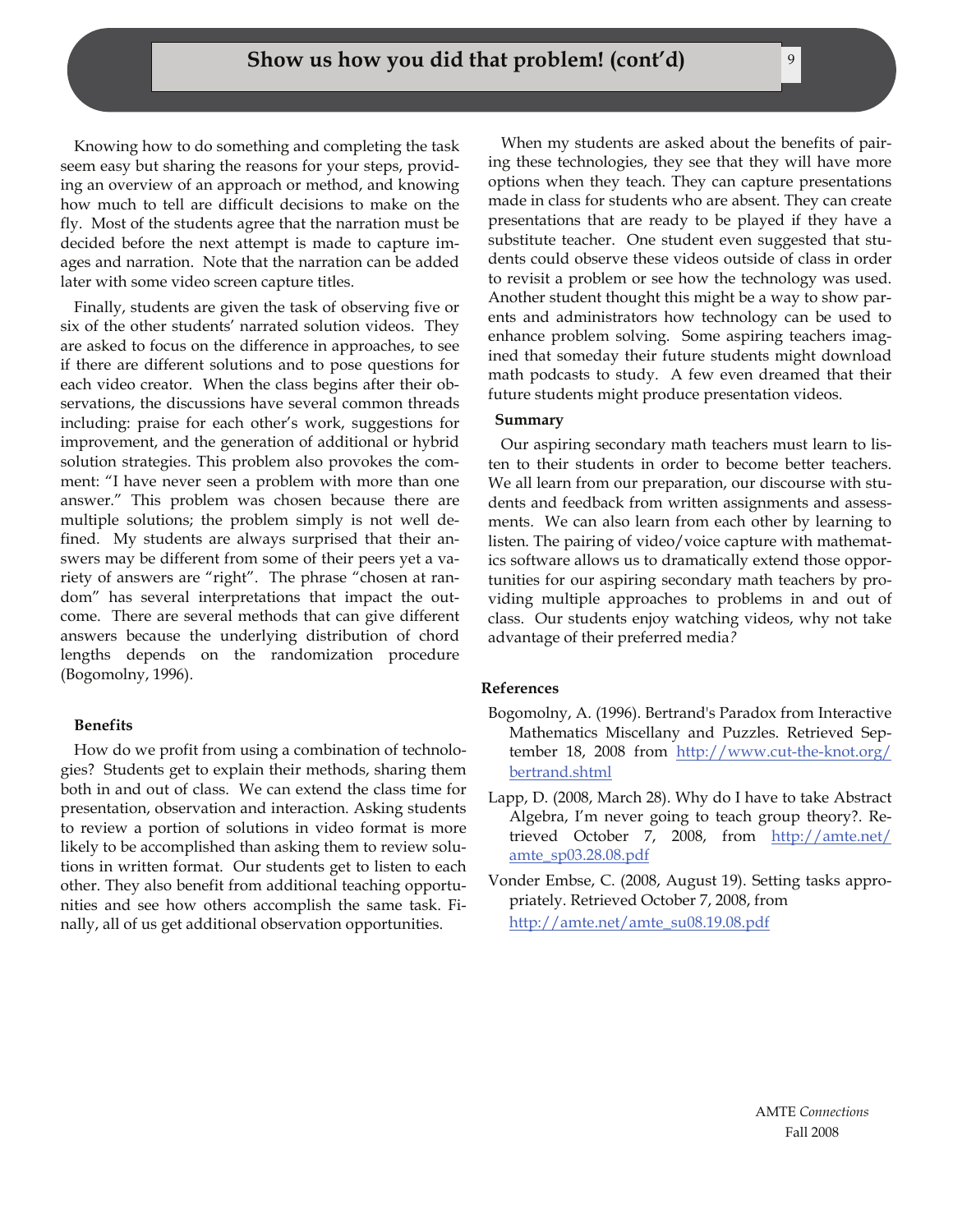We have all heard the phrase, "when you need help with technology, find the youngest person on the staff to help you." In teacher education technology classes, we find that the technology tools identified as important for teachers to know are often tools that teacher candidates already know how to use. This might lead some of us to draw the conclusion that new teachers may be more effective at using technology in their teaching. Yet, in the anecdotal reports of the NTLS Mathematics and Science Breakout Group, this theory was challenged. The newer teachers, while possibly more fluent with technology, have not yet mastered the pedagogical skills that result in critical thinking and focusing on important mathematics, and therefore use technology to model or to provide additional skill practice. It is the more experienced teacher, who has the vision and skills of what counts as important mathematics, who is better able to use technology to promote problem solving, critical thinking, and learning. While only a theory backed by anecdotal stories from various participants, it is a theory that leads me to ask the following:

In what ways do teachers with varying levels of teaching experience and technology backgrounds use technology?

What would be the implications for the preparation and ongoing professional learning opportunities of teachers?

What experiences or cases might we design that would help teachers make informed choices about the use of technology?

The **AMTE Technology Committee** has been developing standards that propose the knowledge that teachers need to be effective users of technology (see article by **Maggie Niess** in this issue). These promise to provide a framework for learning more about what it is that teachers need to know to be effective in using technology to enhance student learning.

#### *Technology as More than Knowledge and Skills*

 Perhaps it was sitting in the building that houses AACTE (or because my university just had our NCATE visit) that I realized that the conversations were not as much focused on technology-related knowledge and

skills for students or their teachers, but on technologyrelated *disposition*s. There was an interesting conversation about how some teachers are willing to try to figure out how to do something with a new technology application or to introduce students to a new technology, even when they are not completely comfortable with it themselves, but other teachers are not. Put differently, some teachers have a disposition toward exploring technology and tinkering to find ways to use it for teaching mathematics. *Adding It Up* (NRC, 2001) includes in its five proficiencies of knowing mathematics a "productive disposition." To promote a productive disposition in mathematics, many of us try to organize our courses and professional development so that teachers are able to develop a productive disposition to do mathematics (and to teach mathematics). For me, at least, the same is not true for how I have approached technology use. I tend to showcase quality tools and how they are used to teach various mathematics concepts. It occurred to me that in the same way that a productive disposition in mathematics must be developed through experiences, a productive disposition in technology could better be fostered through a different approach than what I have been doing. To foster a productive disposition in using technology, a better approach might be to provide opportunities to explore technologies, asking my teacher candidates to *figure out* how it can be used to enhance learning of important mathematics ideas. This notion of tinkering with technology and developing in teachers a disposition to explore and figure out how to use technology is certainly worthy of attention and was a major topic of conversation at NTLS X.

#### *In Conclusion*

I have had the good fortune to live in several countries – in each case, I learn so much about their cultures, but also learn much about my own culture and myself. Going to NTLS X had a similar impact – hearing voices from outside of mathematics education helped me to understand their perspectives better and to reflect on my own world of mathematics education. AMTE is fortunate to have collaborations across disciplines and to be engaged in activities with numerous organizations - it is through our engagement with the broader education community that we can be more informed, more influential, and better at preparing and supporting mathematics teachers.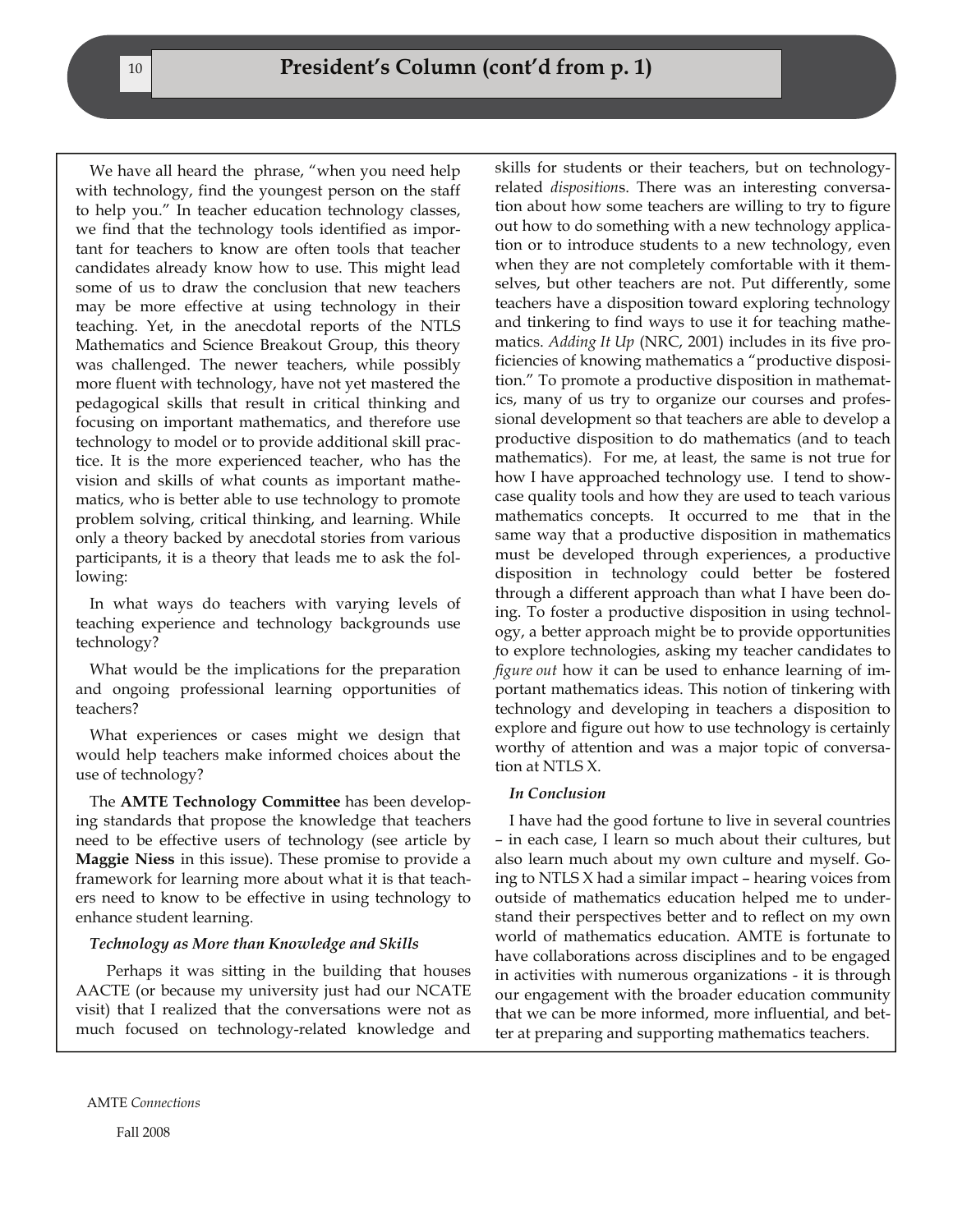There will be several Preconference Events held on Thursday morning, February 5, 2009, at the 2009 AMTE Annual Conference at the Orlando Airport Marriott Hotel. Each session requires pre-registration; information is below. No onsite registration will be available. Please contact each event's organizer for more information. **The regular conference sessions will begin at 1:00 PM on Thursday, February 5.** 

#### **NCTM's NCATE Program Reviewer Training Workshop**

Sponsored by the National Council of Teachers of Mathematics

Organizer/Presenter: Monique Lynch ([mlynch@nctm.org](mailto:mlynch@nctm.org)).

Time: 8:00 a.m. – 12:00 p.m. Session limit: 30 participants

Description: The mathematics program review process for NCATE has undergone a complete change since the completion of spring 2004 reviews. This session is designed to prepare potential program report reviewers for the NCATE system.

To Register: E-mail [nctmncate@nctm.org](mailto:nctmncate@nctm.org) and indicate that you are interested in attending reviewer training on February 5. There is no charge to attend, but the completion of an application and pre-registration for the workshop are required. For more information, see<http://www.nctm.org/ncate.aspx>.

#### **TECHNOLOGY WORKSHOP Using Technology Standards for Mathematics Teachers to Design Learning Environments and Experiences for Methods Courses**

Organizers/Presenters: AMTE Technology Committee: Maggie Niess, Chair([niessm@onid.oregonstate.edu](mailto:niessm@onid.oregonstate.edu)), Shannon Driskell [\(Shannon.Driskell@notes.udayton.edu](mailto:Shannon.Driskell@notes.udayton.edu)), David K. Pugalee, Bob Ronau, Suzanne Harper, Kathy Shafer, Chris Johnston and Marcia Weller Weinhold

Time: 9:00 – noon. Session limit: 40 participants.

Description: Engage in the development of effective instructional strategies directed toward the development of preservice mathematics students' TPACK (Technology, Pedagogy, and Content Knowledge). Instructional strategies reflect the TPACK standards completed through the Technology Committee's efforts during 2008. To Register: Indicate your interest on the AMTE Conference Registration Form.

## **To CAS or not to CAS…**

#### **Sponsored by Texas Instruments**

Presenter: Steve West, Faculty Director of GREAT Day and Distinguished Teaching Professor Emeritus, SUNY at Geneseo, NY

Time: 9:00 a.m. to 12:00 p.m. Session limit: 25 participants.

Description: With the introduction of capable and inexpensive handheld computer algebra systems (CAS), the teaching of mathematics has entered a new and exciting yet critical stage. Every CAS system has the capability of duplicating virtually all of the symbolic manipulation found in most high school and college algebra, pre-calculus, and calculus courses. The question becomes: What role does CAS play, if any, in the teaching of these courses and in the preparation of pre-service mathematics teachers? The major focus of this session will be on the pedagogical implications of using a CAS system to enhance the teaching and learning of algebra, pre-calculus and calculus. In addition, the role of CAS in assessment will also be discussed. Attendees will have the opportunity to get hands-on with the TI-Nspire CAS handheld.

To register: There is no registration fee but you must register by sending an email to Paula Watson at [pwatson@ti.com](mailto:pwatson@ti.com). Please include the phrase "AMTE TI Workshop" in the subject line of your email.

AMTE *Connections* 

 **See page 13 for another special opportunity.** 

Fall 2008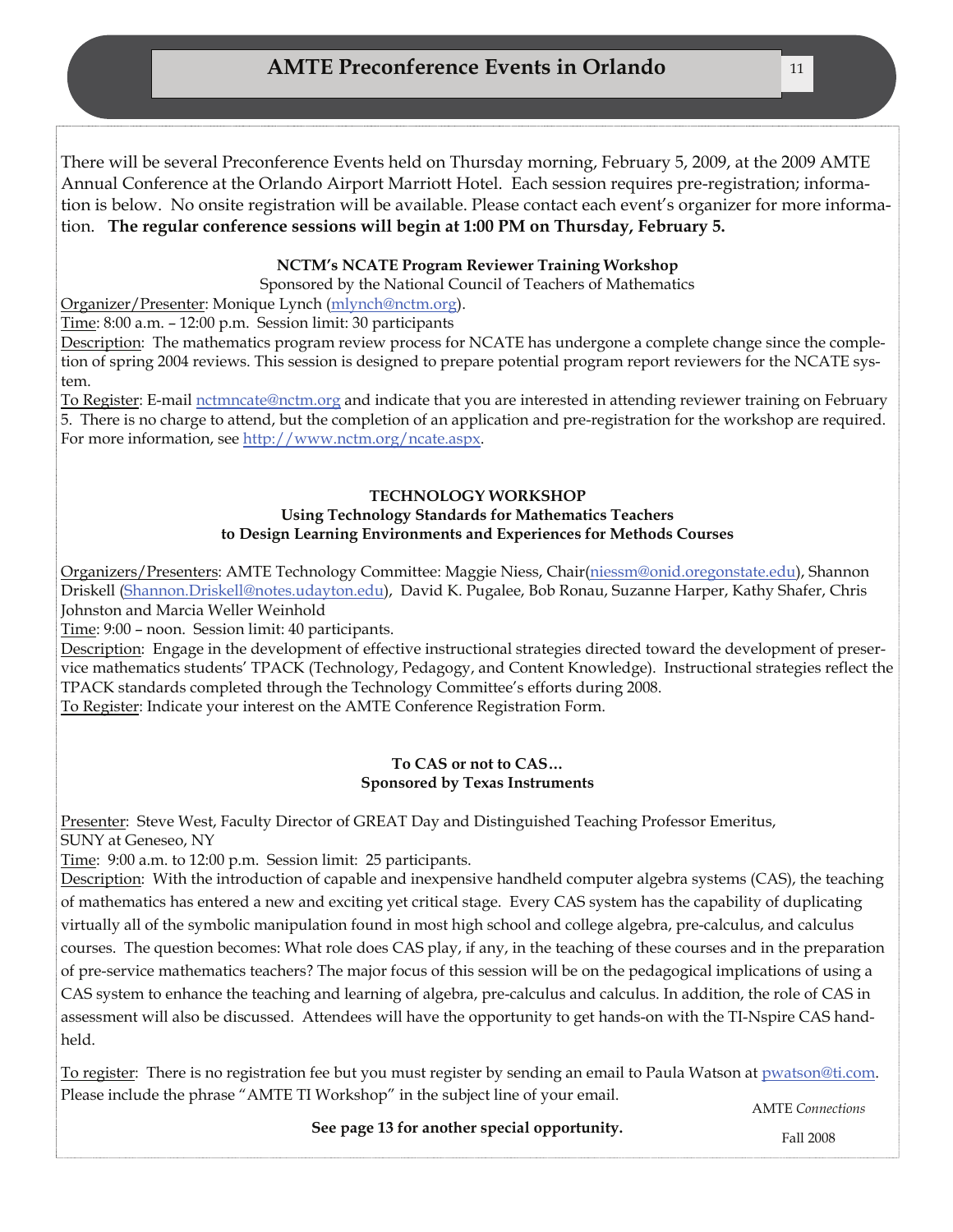**TE-MAT: Your Online Guide to Mathematics Professional Development Materials David K. Pugalee, University of North Carolina Charlotte** 

 We live in the information age. There is a large number of materials available to help professionals design, implement, and assess professional development in mathematics. It is easy to spend hours searching for that resource that will provide a powerful experience for professional development participants. AMTE is pleased to provide an ongoing resource to help you with this task. AMTE is working to continue to the TE-MAT (Teacher Education Materials) database of professional development materials that was begun by Horizon Research as part of a NSF-funded initiative. The National Science Teachers Association is continuing the review of science professional development materials and manages the database. The goal of the project is to develop an online resource to support professional development providers as they work to enhance the capacity of pre-service and in-service teachers to provide high-quality K-12 mathematics education. The database includes hundreds of reviews of resources for the professional development provider. Users may search the database by keyword, descriptor, or browse an alphabetic index of materials. The descriptor search allows one to easily target specific resources by selecting a category for professional development, classroom, topic area, or trade book. Professional development categories include deepening teacher content knowledge, designing/implementing professional development, developing/implementing student assessments, evaluating professional development, improving classroom practice, selecting instructional material, teacher work, understanding how students learn, understanding issues of school change/ systemic reform, understanding national standards, and understanding/using research.

Classroom descriptors include administration, assessment, critical thinking, curriculum development, facilities, informal science (museums, zoos, etc.), investigations/activities, multiculturalism, special education, teaching strategies, technology instructional tools, and technology skills. Topic area descriptors for mathematics include calculus; data analysis, statistics, and probability; discrete math, functions, geometry and spatial sense, mathematical structures, measurement, and number and operations.

The following excerpts from the review (completed by Trina Wilkerson) of *The Math We Need to Know and Do in Grades 6-9: Concepts, Skills, Standards, and Assessments: Concepts, Skills, Standards, and Assessments* by Pearl Gold Solomon (2007) demonstrates the informative level of the reviews.

"While standards and textbooks provide some detail for how and what to teach, they lack the depth, specificity, and clarity of detail (such as "clarifying underlying or embedded mathematical concepts") that may be useful to classroom teachers to address student needs in mathematics. This second edition builds on the first by providing that concrete information, expanding to include implications of the *No Child Left Behind Act* (NCLB), further research on the teaching and learning of mathematics, and the recent focus on curriculum alignment in state curriculum guides, as well as National Council of Teachers Mathematics curriculum documents such as *Curriculum Focal Points for Kindergarten Through Grade 8 Mathematics* (2006). While this book includes model activities, it is not intended to be a mathematics textbook; nor is it a complete guide to all the pedagogical knowledge needed for teaching mathematics. Rather, it is a resource to "compensate for the missing components of recent texts and curriculum guides."

The author further explains that while the intent is to fill curricula gaps it probably does not fill all, so that as teachers use this document with its approach they may identify other constructs that focus on mathematical knowledge.

This book is designed for use by classroom teachers, teacher trainers, math coaches, professional development leaders, and curriculum writers/facilitators as a resource along with other materials. While it focuses on grades 6-9, it can also be useful for earlier and later grades as a reference particularly for prior knowledge, curriculum alignment, and meeting individual student differences across grade levels. The major purpose seems to be for the "identification of the specific, embedded concepts of mathematics (*what we need to know)* and the matching skill expectations (*what we need to be able to do)* to apply and demonstrate what we know." It can be used for planning, assessing, and addressing individual needs related to conceptual and procedural understanding, and as a tool for reviewing mathematical concepts." **(cont'd on p.13)** 

12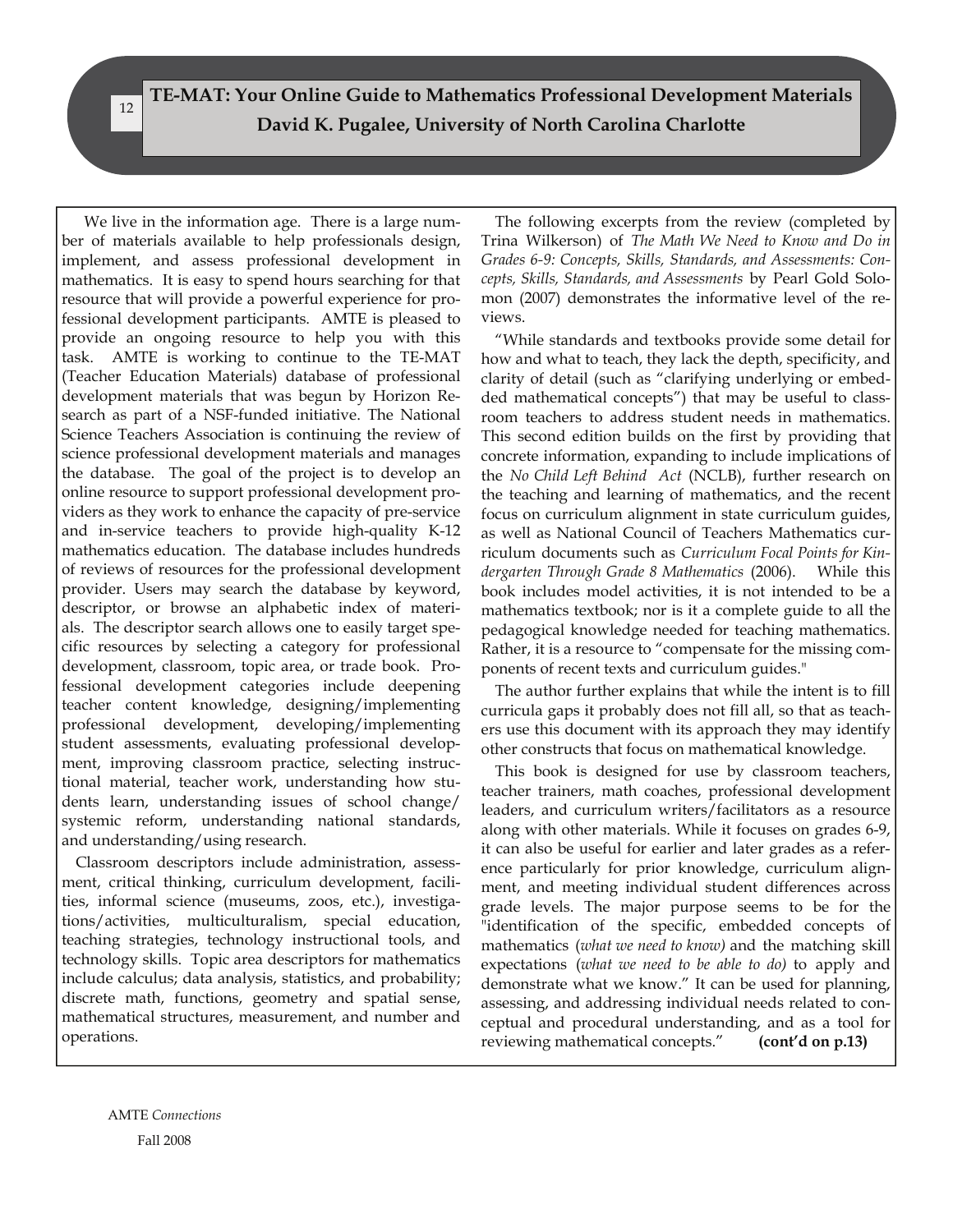#### (**cont'd from p.12)**

New reviews of materials are being posted all the time. Marshall Lassak's review of Diane Ronis' *Problem-Based Learning for Math & Science: Integrating Inquiry and the Internet,* 2nd Edition (2007), will be posted soon. Marshall had this to say about the book: "This work is a 156 page book focusing on the theory and practice of problem-based learning and teaching in the middle level and secondary mathematics and science classroom. A research-based argument for problem-based learning and an explanation of how to implement it follows.

The author provides research and projects to help current and future teachers succeed with using problem-based learning. The book has six chapters and eight problem-based learning contexts for use in the classroom. The first two chapters define many terms and give background for those terms and ideas. Chapters 3 and 4 deal with implementation and different types of problem-based learning. Chapter 5 deals with assessment and Chapter 6 deals with partnerships as a way of gaining outside of school support for problembased learning.

Visit TE-MAT at <http://www.te-mat.org/> or follow the link from AMTE's welcome page ([www.AMTE.net](http://www.AMTE.net)) to access the full reviews and to keep up with the latest additions to the database. Feel free to alert us about mathematics professional development material that you use or are aware of that might not be in the database. Email David Pugalee at [David.Pugalee@uncc.edu](mailto:David.Pugalee@uncc.edu). We welcome your feedback and assistance.

#### **A SPECIAL OPPORTUNITY in ORLANDO TeachME Mathematics: Teacher Training in Multiple Environments**

Organizer/Presenter: University of Central Florida Academy for Teaching, Learning, and Leadership Time: 9:00 a.m. – noon, Thursday, February 5, 2009

Description: The TeachME (Teaching in Mixed-reality Environments) experience is a mixed-reality virtual environment in which the students are virtual and the teaching is real. TeachME is housed at the University of Central Florida (UCF) and provides a unique method of teacher training in an environment which does not put actual children at risk while allowing teachers to hone their skills. Come experience this environment for yourself and participate in break out sessions examining learning environments for fostering mathematical knowledge for teaching at either the elementary or secondary levels. Note: participants must provide their own transportation from the hotel to the UCF campus. To register: Go to: <http://education.ucf.edu/mathed/AMTE2009PreConference>. The registration deadline is January 26, 2009.

PLEASE NOTE: This opportunity is not part of the Annual Conference and will be held on the UCF campus. Complete details are available on the AMTE website.

#### **AFFILIATE NEWS**

The New Jersey Association of Mathematics Teacher Educators (**NJAMTE**) co-sponsored a conference in February on articulation between two-year and four-year colleges, in collaboration with the NJ MAA Section and the NJ AMATYC affiliate.

NJ AMTE also held its Second Annual Conference on May 13th at The College of New Jersey. The program included a presentation by Bob Riehs of the New Jersey Department of Education on state initiatives, including high school reform, standards revision, and changes in assessment. It also included a presentation by Sharon Sherman on survey results concerning mathematics and mathematics education course requirements for preservice undergraduates across the state, with a discussion led by Cathy Liebars of mathematics content requirements to propose to the state for preservice K-5 teachers. The conference concluded with a business meeting chaired by Janet Caldwell, President. **The Third Annual Conference will be held on May 14, 2009**.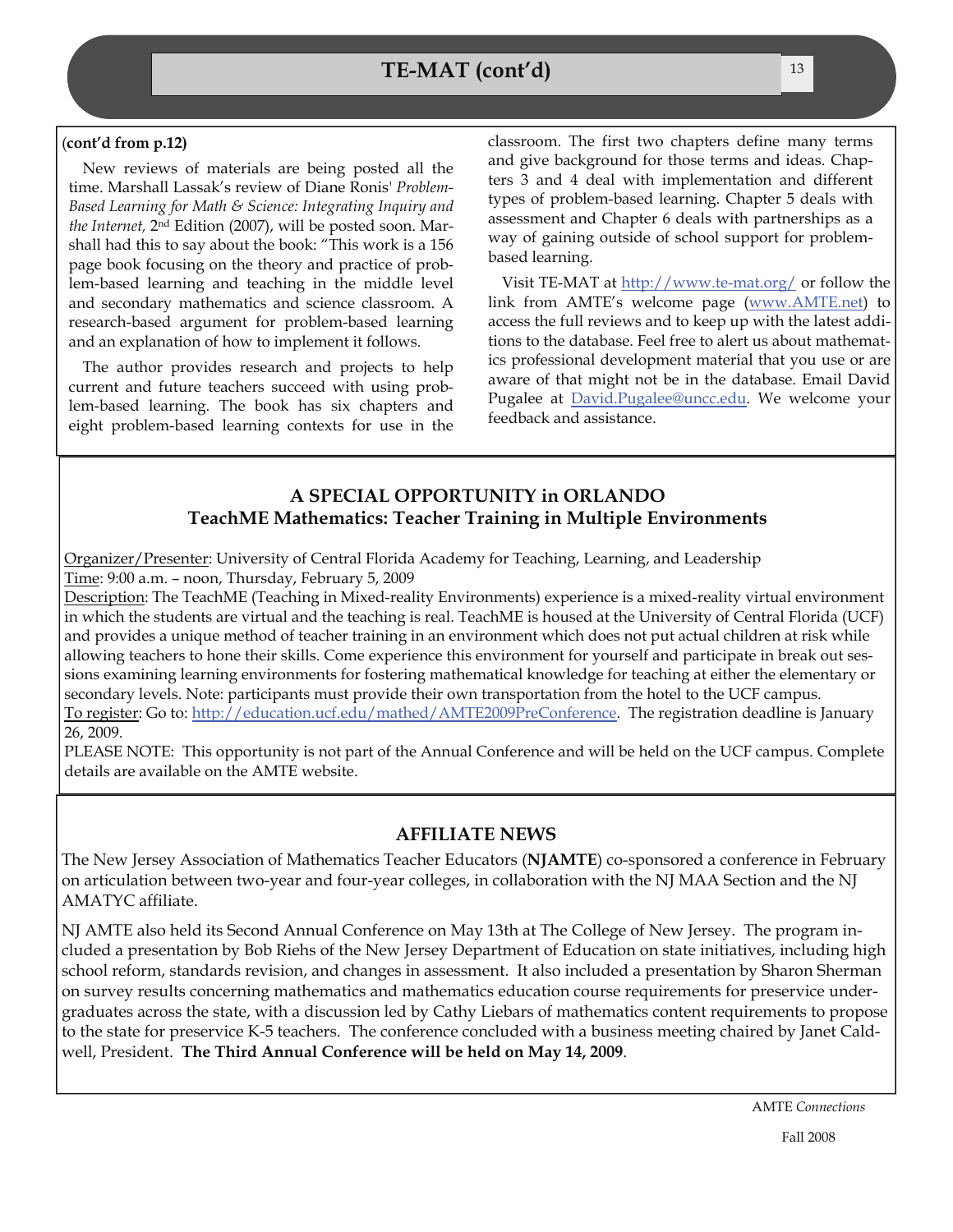#### **NEW AFFILIATE ESTABLISHED IN TEXAS**

In July 2008, a group of mathematics teacher educators met to establish a new AMTE affiliate in the state of Texas. AMTE-Tx will receive official recognition of affiliate status during the business meeting of the annual conference of AMTE in Orlando, Florida. The newly elected officers are Sandi Cooper, President; Colleen Eddy, President-Elect; Sylvia Taube, Secretary; Trena Wilkerson, Treasurer; and Suzanne Nesmith, Barba Patton, and Connie Yarema, Board Members. The goal of this new affiliate is to better organize mathematics teacher educators in the state of Texas to discuss and address issues related to preparing effective mathematics teachers. During this next year, AMTE-Tx will host a special strand of sessions for mathematics teacher educators during the Conference for the Advancement of Mathematics Teachers (CAMT) in Houston, Texas. For more information, contact Dr. Sandi Cooper at 254.710.3246.

#### **PENNSYLVANIA ASSOCIATION OF MATHEMATICS TEACHER EDUCATORS**

Membership efforts were underway this summer headed by Lynn Breyfogle in an attempt to recruit new members. This campaign was successful and resulted in total current membership at 68. Also many thanks to Jim Preston, our webmaster, for the redesign of the organization's website this summer (it can be viewed at [www.pamte.org](http://www.pamte.org/)). Also, finishing touches are being put on our fall newsletter by our editor, Mary Lou Metz. Many thanks to Mary Lou and those PAMTE members who contributed articles to the newsletter. And Jason Silverman has set up an electronic discussion board at Googlegroups in order to further engage our members in discussion on the research brief provided in the newsletter.

**The next PAMTE event will be held in conjunction with the PCTM Annual Meeting in the Pocono Mountains, Split Rock Resort to be held November 5-7, 2008.** In the late afternoon of November 5, there will a PAMTE program free to PAMTE members which will include an informal reception sponsored by Texas Instruments, followed by a choice of three roundtable discussion sessions: Restructuring of programs for the new PDE certification guidelines in elementary/middle level teacher education; Including special needs and ELL requirements in secondary level math education programs; and Preparation/professional development efforts of in-service math teachers. A PAMTE strand of sessions will be offered during the remainder of the conference November 6-7 open to all math educators registered for the PCTM conference. One session in particular on November 7 is a panel addressing Best Practices in Mentoring Student Teachers. A panel of university supervisors (Nina Girard, University of Pittsburgh at Johnstown; Tom Evitts, Shippensburg University; and Jim Preston, Slippery Rock University) and their cooperating teachers will discuss successful strategies that can be utilized with student teachers, as well as how to best deal with challenging student teachers. Time for discussion and sharing will provided so that experienced and new cooperating teachers can exchange ideas and engage in conversation. In addition, PAMTE is helping to sponsor a pre-service teacher day as part of the conference on November 6. The planned activities will attempt to engage pre-service teachers as much as possible in the learn/reflect process. The overall goal is to expose them to the importance of professional organizations and attending conferences for continued professional development, as well as make them feel welcomed as beginning professionals. If you are interested in registering your pre-service teachers for this event, please contact Dr. Mike Long at malong@ship.edu.

We continue to be energized with the growth and activities of the affiliate, and we welcome any questions or suggestions. Feel free to contact President Nina Girard at [nina@pitt.edu](mailto:nina@pitt.edu).

AMTE *Connections* 

Thanks to Texas Instruments for supporting this issue of AMTE *CONNECTIONS*

Fall 2008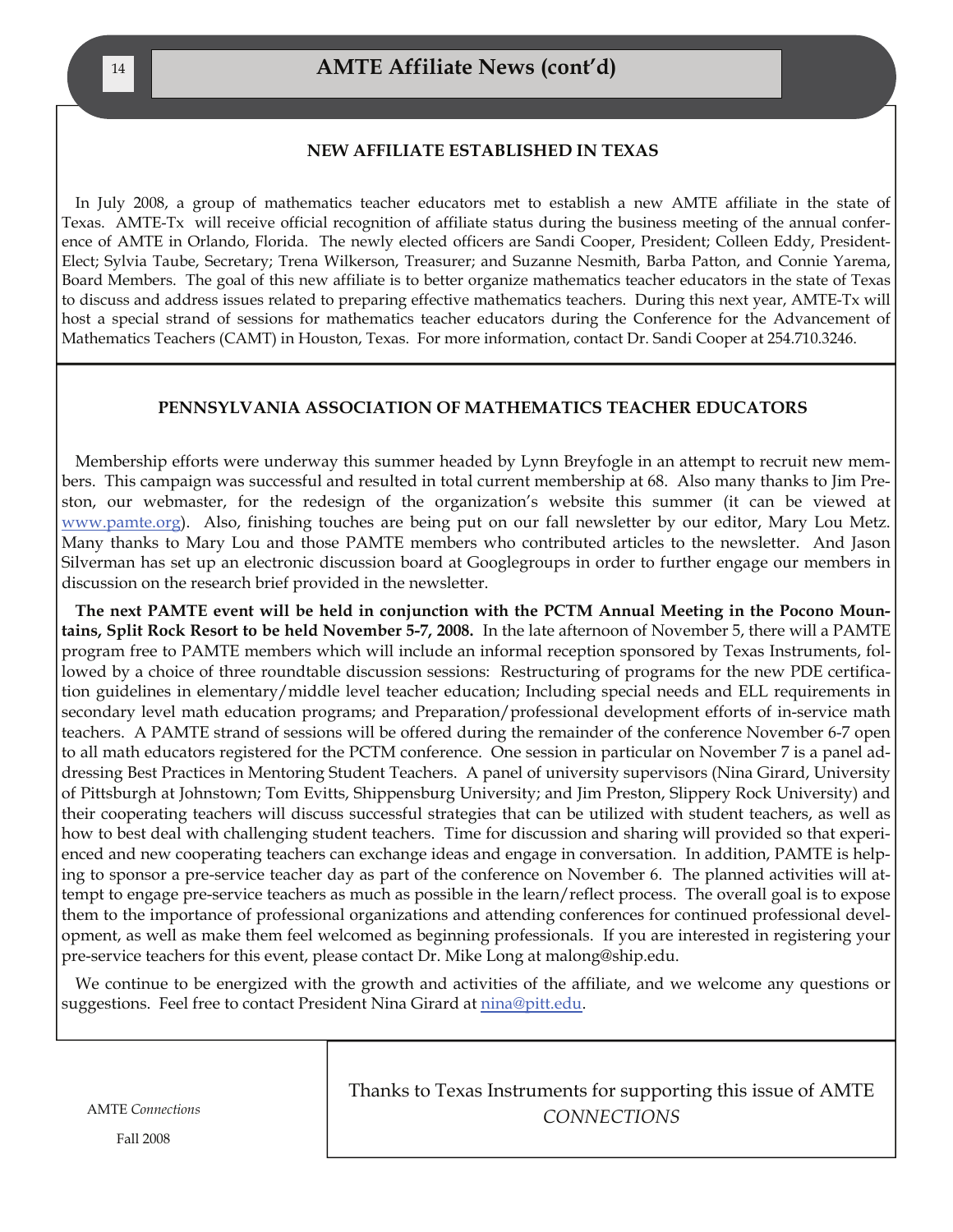#### **AMTE Affiliate Connections Committee News**

There will be tables set aside during breakfast at the 2009 AMTE Conference in Orlando for Affiliates to meet! Bring a sign to advertise your Affiliate and invite new members to join your table for breakfast. Also bring membership forms!

Let anyone on the Affiliate Connections Committee know if there will not be a contingent from your organization at convention – and we can stand in for you!

Jane Ries Cushman, [jcushman@math.buffalostate.edu](mailto:jcushman@math.buffalostate.edu)

#### **Dr. Nadine Bezuk Continues her Service to AMTE**

The AMTE Board of Directors is pleased to announce that Dr. Nadine Bezuk has agreed to continue her service to the Association by serving another term as AMTE Executive Director.

Dr. Bezuk is a founding member of AMTE and has served in many leadership roles, including as Executive Director since 2001. During her tenure she has witnessed rapid growth in membership, services, and national visibility of the Association. Past presidents and members of the Board of Directors of AMTE are unanimous in their praise for her efforts and leadership. Jenny Bay-Williams, who served as AMTE secretary from 2001-2005 and as president-elect/ president from 2006-2008 shared, "Among Nadine's many strengths are her uncanny ability to remember what the organization has decided and to pull related documentation within minutes of the issue arising, her gift for knowing when particular tasks need to be done and kindly and persistently making sure they happen, and finally, her innovative and forward thinking ideas that benefit AMTE." Dr. Bezuk works tirelessly and often behind the scenes to ensure that the organization serves its members and contributes to national conversations regarding the improvement of mathematics teacher education.

#### **AMTE to Benefit from New Dues Process at NCTM**

Beginning June 1, 2008, the Affiliate Rebate Program was revised to centralize the collection of NCTM dues payments and redirect the efforts of NCTM Affiliates towards promotion of the program, rather than administrative and financial management. NCTM now encourages Affiliates to promote the availability of the online application and renewal form for NCTM membership and to discontinue the collection of NCTM dues payments.

#### **How It Works:**

•Any individual who joins or renews membership online will be given the option to select an Affiliate to receive the rebate.

•Only one Affiliate may be selected on the form for the rebate. The list shows only those Affiliates in the individual's state, as well as multi-state and at-large Affiliates.

•Affiliates will not be required to verify an individual's membership status in the Affiliate for this program. Rebates will be provided to Affiliates from any individual who selects them on the online application or renewal.

•Rebate amounts: \$3 for renewing full and e-members; \$5 for new full and e-members.

• Existing business rules will apply to lapsed members who return to NCTM. Currently, an individual is considered new after one year of non-membership in NCTM.

•Multi-year rebates will be provided on multi-year memberships (i.e., a three-year membership renewal will result in a \$9 Affiliate rebate).

•No rebates will be provided for Emeritus, Student, Institutional, or K-8 school memberships.

Rebates will be submitted to Affiliates on a quarterly basis. NCTM will discontinue rebates for any dues collected directly by NCTM Affiliates.

Information on how this works is available at [http://www.nctm.org/uploadedFiles/About\\_NCTM/Affiliates/](http://www.nctm.org/uploadedFiles/About_NCTM/Affiliates/Resource_Center/benefits/ReadytoPrintRebateAd.pdf) [Resource\\_Center/benefits/ReadytoPrintRebateAd.pdf](http://www.nctm.org/uploadedFiles/About_NCTM/Affiliates/Resource_Center/benefits/ReadytoPrintRebateAd.pdf)